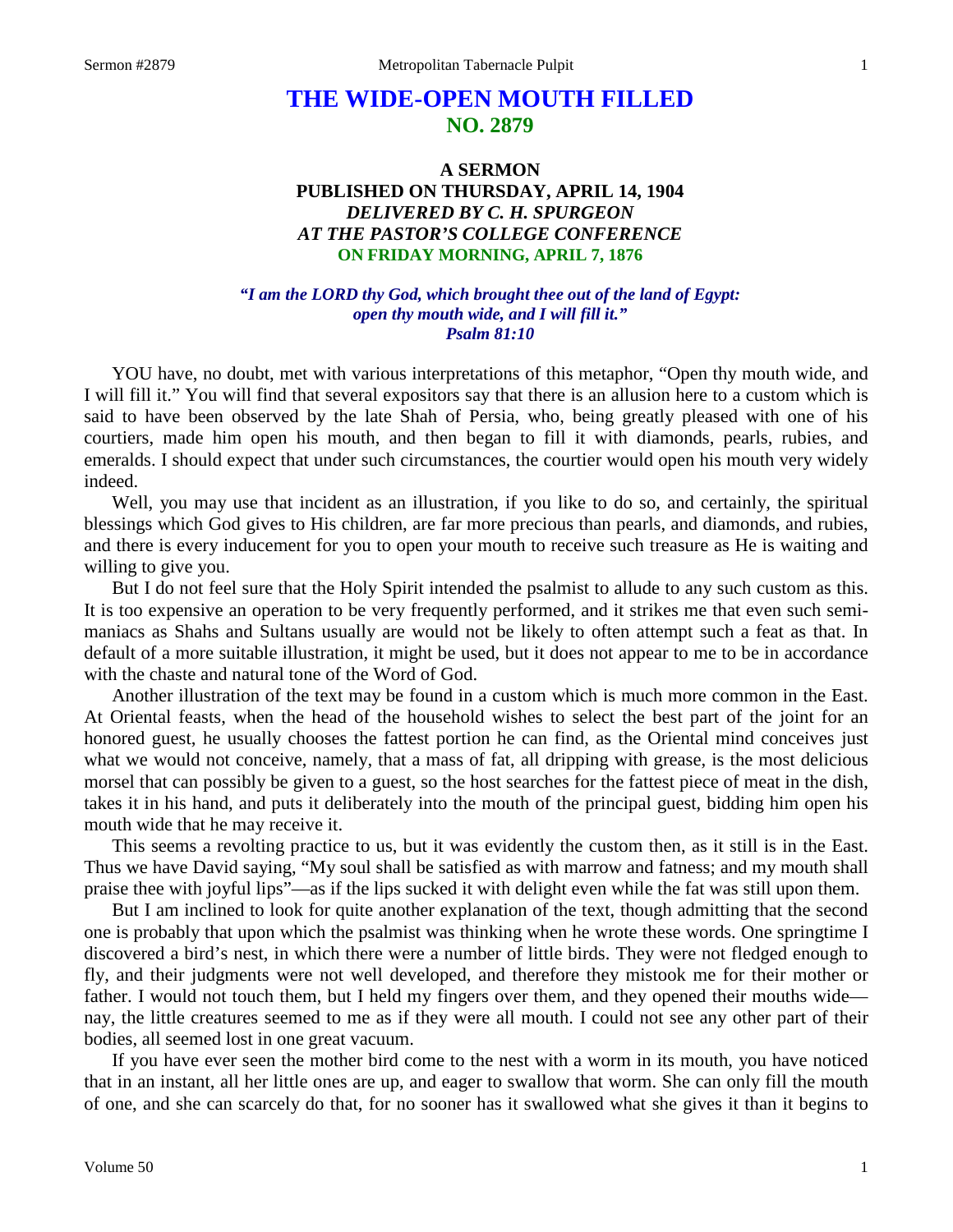gape again, so the parent birds have to keep flying very fast all day long, collecting food for their family, but however many times they come, they never have to use the exhortation of our text.

The little birds in their nests are far more sensible than we are. When God hovers over us with His wide spread wings, and covers us with His warm feathers, He has need to say to each one of us, "Open thy mouth wide, and I will fill it," but the little birds take good care, without any teaching, to open their mouths wide, that their mothers may fill them. This illustration may occur again during the sermon, for whether it is the one to which the psalmist alludes or not, it is a very useful one, and is full of instruction.

It also has the further advantage that it does not appertain to either the East or the West alone, and as this blessed Book is neither for East nor West alone, but for both, I like to find an illustration which, in all time, and in every clime, may open up the meaning of the Word. "Open thy mouth," then, as a bird opens its mouth when the mother bird returns with its food, and He who, in the infinitude of His condescension, likens Himself to birds, says, "I will fill it."

Let us imitate the inspired teachers in using things in nature to illustrate the meaning of the messages they have to deliver. Look from our Lord Jesus Christ, the Prince of preachers, through the long line of prophets, to evangelists, and apostles, and you will see that they did not utter the truth with their eyes closed, but with large sympathy, they looked abroad upon the whole range of creation, both animate and inanimate, and yoked every creature to the chariot of truth, if by any means, through the use of simile, and metaphor, and illustration, they might enable the divine message to ride triumphantly into the hearts of the people.

If any of us are to succeed in teaching either few or many, we must imitate these masters of the art. God has given the preacher eyes as well as a tongue—ay, two eyes to one tongue—and he must take care to observe all that can be seen, and to make abundant use of his observation, otherwise he will find his speech prove to be, as Shakespeare says, "stale, flat, and unprofitable."

The true teacher should not seek to soar on the gaudy wings of brilliant oratory, pouring forth sonorous polished sentences in rhythmic harmony, but should endeavor to speak pointed truths—things that will strike and stick—thoughts that will be remembered and recalled, again and again, when the hearer is far away from the place of worship where he listened to the preacher's words.

The text naturally divides itself into three parts. First, there is *the exhortation,* "Open thy mouth wide." Secondly, there is *the promise,* "I will fill it," and thirdly, there is *the encouragement* contained in the name by which God speaks of Himself: "I am JEHOVAH thy God, which brought thee out of the land of Egypt."

**I.** First then, brethren, here is THE EXHORTATION, "Open thy mouth wide."

What does that expression mean? Well, I should have to open my mouth very wide indeed if I were to explain all it means. You probably will know, by putting it in practice, better than by any explanation that I can give you, but certainly, first of all, I should say that it means that *there should be a great sense of your need*.

The wide open mouth means that you hunger. The little birds need no instruction in opening their mouths except the inward monitor. They feel a lack of food, they are growing, and growing fast, and feathers have to be made, and they need much food, and those strong needs of theirs make them open their mouths by instinct, as we say.

Brethren, if we had more sense of our need, prayer would be more of an instinct with us, we should pray because we could not help praying, we would pray, perhaps, less methodically, but we should pray, probably, more truly, if we prayed because there were groanings within us, caused by intense pain, and moanings that came out of inward agony, and longings that came out of the consciousness of our dire necessities. Surely, this kind of opening of the mouth, by the sense of our need, ought to be easy to us, for our needs are very great. I must not say that they are infinite, for we are only finite beings, but they are so vast that only infinity can ever supply them. What is there that you do not need, my brother?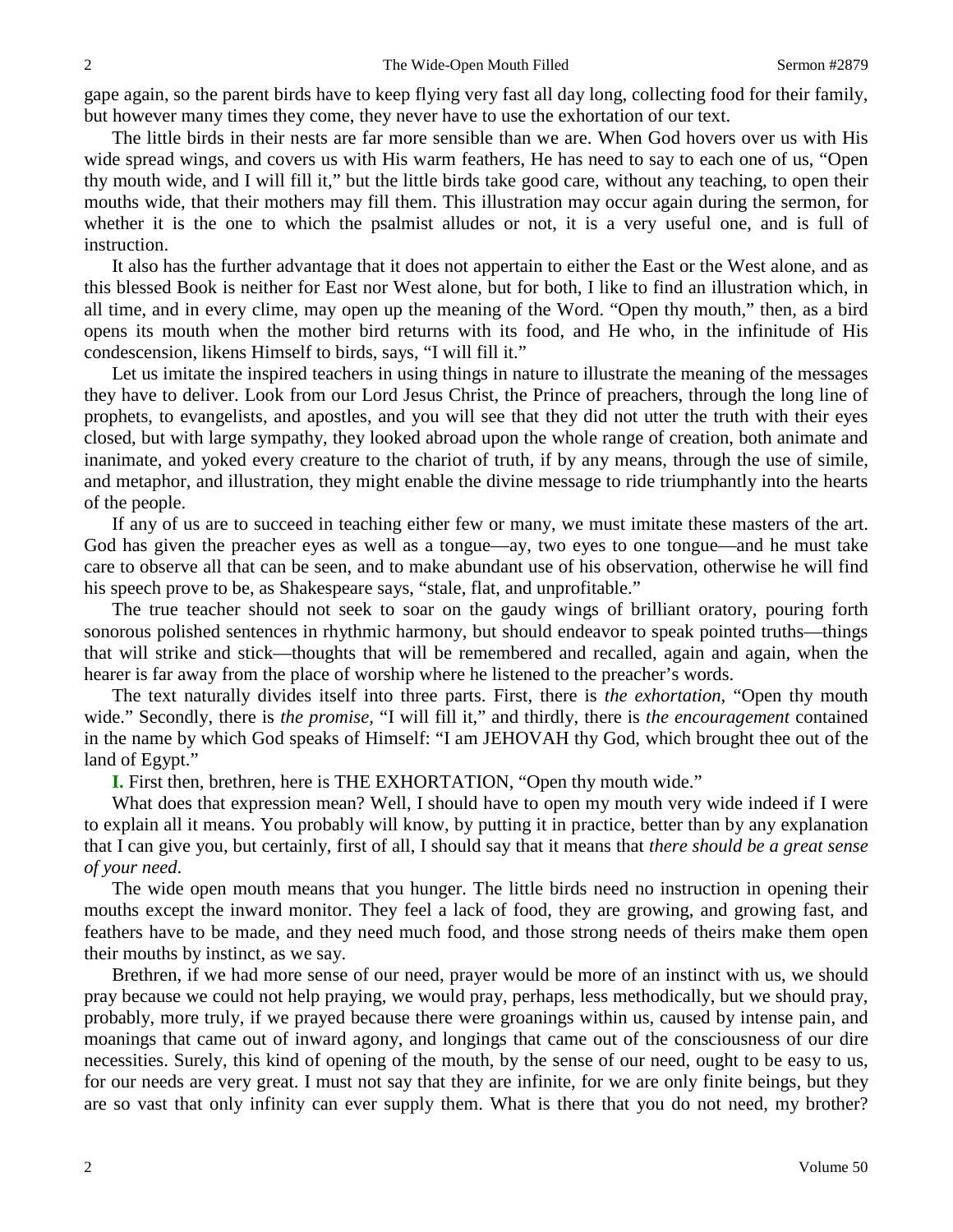Someone said in prayer the other day, that we were "a bag of wants." That was a very accurate description. Are we all conscious of our many needs?

Dear brother, are you growing conscious of your own power? If so, pray against it with all your might. A much better thing is to become conscious of your own weakness. You will not open thy mouth wide if you do not realize how weak you are. If you feel that you are strong, you will cease to cry to God for strength. Are you getting proud of your experience of divine things? Strive to hurl that pride down, for you will be no wiser than a wild ass's colt if you rely on your own experience.

Do you feel that you have now attained to a very high degree of grace? You have certainly not attained it if you think you have. If you are still conscious of your own shortcomings, you are probably far ahead of your own belief, but if you are conscious of your attainments, you are far behind those attainments, rest assured of that.

I do solemnly believe, brethren, that it is as good a test of a man's spiritual riches as can be found, namely, his own sense of his spiritual poverty. Oh, get less and less in your own esteem, grow poorer and poorer, weaker and yet weaker still, become in yourselves, nothing, and less than nothing. This is a grand way of opening the mouth, because our needs, when they are truly felt, are really prayers, for prayers are merely the expression of the wants of our heart, and if to the consciousness of our need, there is added the knowledge that God can supply that need, we have, at any rate, the basis of all true prayer.

Oh, for a great sense of our spiritual poverty! Oh, for an awful vacuum within the soul, a consciousness most truly felt, that there is room for God! Oh, for a deep chasm to yawn within one's nature, which only Christ Himself can fill!

The next way of opening the mouth will be *to increase the vehemence of desire*. How did the psalmist do this? He says, "I opened my mouth, and panted." This is what we need to do, to get such vehement desires after good things that we cannot take a negative answer to our petitions. We know that what we ask is for God's glory and our own good, and therefore, we are not going to ask as men who may be put off, but our resolve is like that of Jacob at Jabbok—

> *"With Thee all night I mean to stay, And wrestle till the break of day."*

We cry, with good John Newton—

*"No—I must maintain my hold, 'Tis Thy goodness makes me bold; I can no denial take, When I plead for Jesus' sake."*

Those prayers speed best that are most full of holy vehemence. There is a naughty kind of vehemence which we must get rid of. I am not sure that all the expressions we sometimes hear in prayer are right, there is no need for us to seem to fight with God at the mercy seat. I feel sometimes, a sort of shivering when I hear brethren make a great noise in prayer without any evidence of corresponding earnestness deep down in their soul.

Yet I know that our Lord Jesus said, "The kingdom of heaven suffereth violence, and the violent take it by force." If you want to have great things of God, you must want them terribly, you must get to want them more and more, your sense of want must keep on growing. You know also that our Lord Jesus said, "Blessed are they which do hunger and thirst"—hunger is bad enough, and thirst is awful, but hunger and thirst combined bring a man to the verge of death—yet Jesus says, "Blessed are they which do hunger and thirst after righteousness: for"—Christ's promise is parallel to the text before us—"they shall be filled."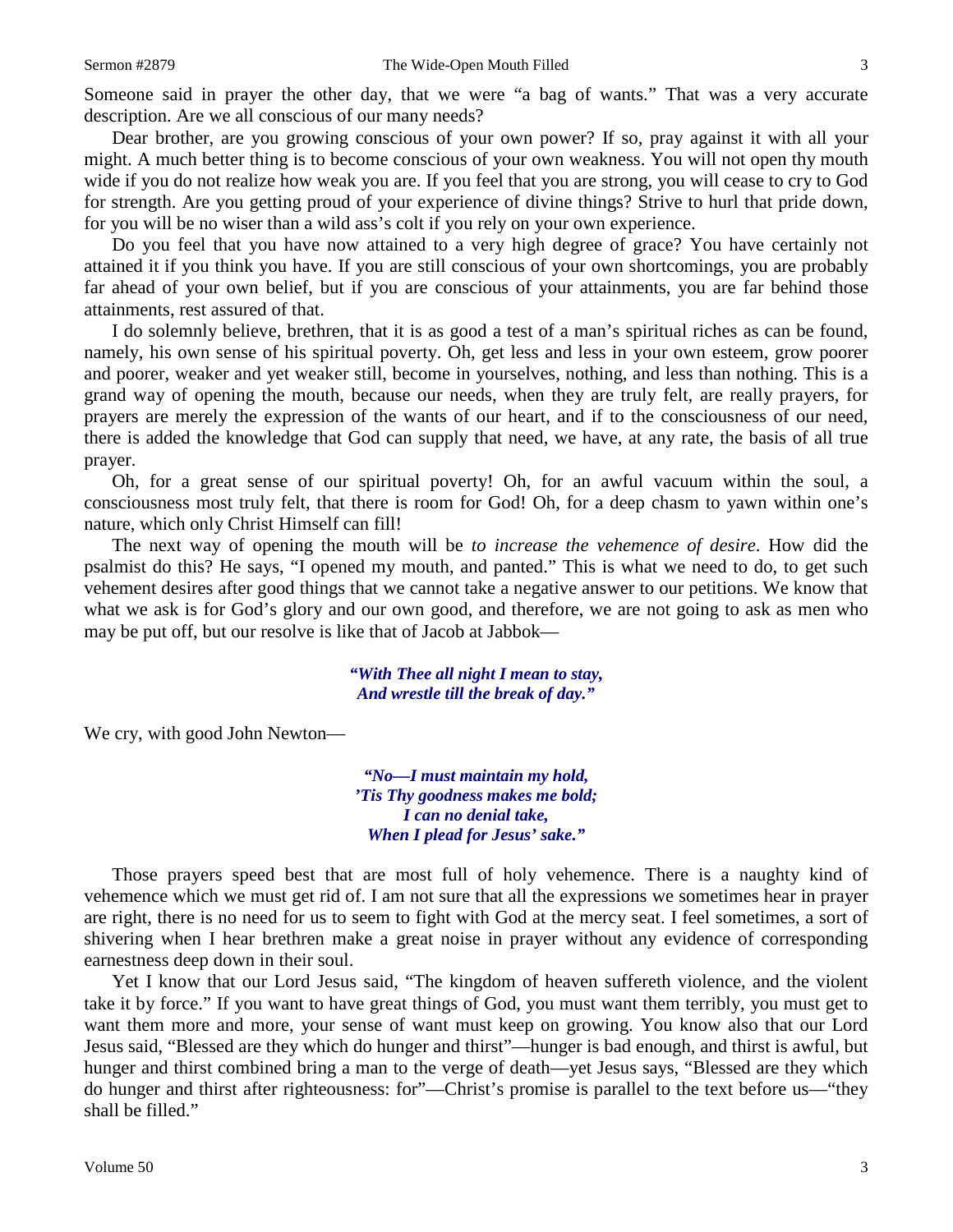Get that blessed hunger and thirst, brethren. When you cannot live without conversions, you shall have conversions, when you *must* have them, you shall have them. May the Lord drive that "must" into us all! May He urge us on, with a passionate desire, to resolve that we will know the reason why if souls are not converted to God.

Another way of opening the mouth is *to ask for greater capacity.* If you have ever fed a lot of little birds—no doubt my friend, Archibald Brown, has often done it—with pieces of egg, if you have some very small pieces, you drop them into the smaller mouths, but if you have a large piece of egg, where does it go? Into the biggest mouth you can find.

You seem to feel, "That little bird must not have a large piece, because he has only a tiny mouth, but here is one, whose mouth yawns like the crater of a small volcano." So you drop into his mouth a larger piece, and I have no doubt the mother birds exercise a good deal of discretion in feeding their young. They do not give the large worms to the little birds, but they drop the large ones into the large mouths, and in like manner, if we get large capacities, we shall receive large blessings.

What a wonderful difference there is in the capacity of different individuals! I have heard it said that a sinner sucks in happiness, such as it is, with the mouth of an insect, but that a believer drinks in bliss with the mouth of an angel, and it is so. The stream of mercy seems to run right over some men because there is no place for it to run in, it runs into others in driblets because there is only a little hole into which it can drip, but when the mouth is opened wide to receive the blessing of the Lord, how capacious it is!

I should like, spiritually, to have my mouth like that of Behemoth, of which the Lord said to Job, "He trusteth that he can draw up Jordan into his mouth." Oh, for a mouth of such mighty capacity as to be capable of receiving a far greater blessing than we have ever yet received!

Dear brethren, we are not straitened in God, if we are straitened at all, it is in ourselves. No wise man will try to put a gallon of any liquid into a quart pot. You cannot expect to put a bushel of anything into a peck measure. "Be ye therefore enlarged," is still the message we need to hear, and one part of that enlargement must consist in the enlargement of the mouth in prayer and in holy vehemence. God grant to all of us far greater capacity!

What little men we all are! We sometimes call one another great, and perhaps fancy that we are. I wonder what our Heavenly Father thinks of us. We see our little children, one of them three years old, and another only two, and another only a month or two, they think the baby is a very little thing, and that they themselves are ever so big, and they talk of their big brother, who is only four or five years old! It is very much like that with us, there is not much more difference between the greatest and the least of us than between those children.

So, if we can, we must grow—grow at the mouth, and grow all over. We need to have greater grace given to us, but the Lord will not give us great blessings until we are able to bear them. You remember how He said to His disciples, "I have yet many things to say to you, but you cannot bear them now," and He might say to us, "I have yet many things to give to you, but you cannot bear them at present."

If God were now to give to any man all the blessings that He means to bestow upon him in a few years' time, it would ruin him. When God has given us any success, it is a great addition to the mercy if He has first fitted us to bear it. Some of us can recollect brethren, taken almost straight from the miners' pit, and elevated suddenly into a position of great popularity, with no training for the ministry, and no persecution, no criticism from the public press, and no unkind remarks from Christian men, and we remember with sorrow how they failed.

So, if you, while you are young men, have to run the gauntlet of a good deal of trial, and difficulty, and opposition, and non-success, you ought to thank God for it. You are now being made ready to receive the blessing for which you were not fit before. The Lord is increasing your capacity, and when the capacity is sufficient, He will fill it.

Next, dear brethren, I feel that the text must mean, *seek for greater blessings than any that you have yet received*. You have opened your mouth, and you have received something, possibly you think that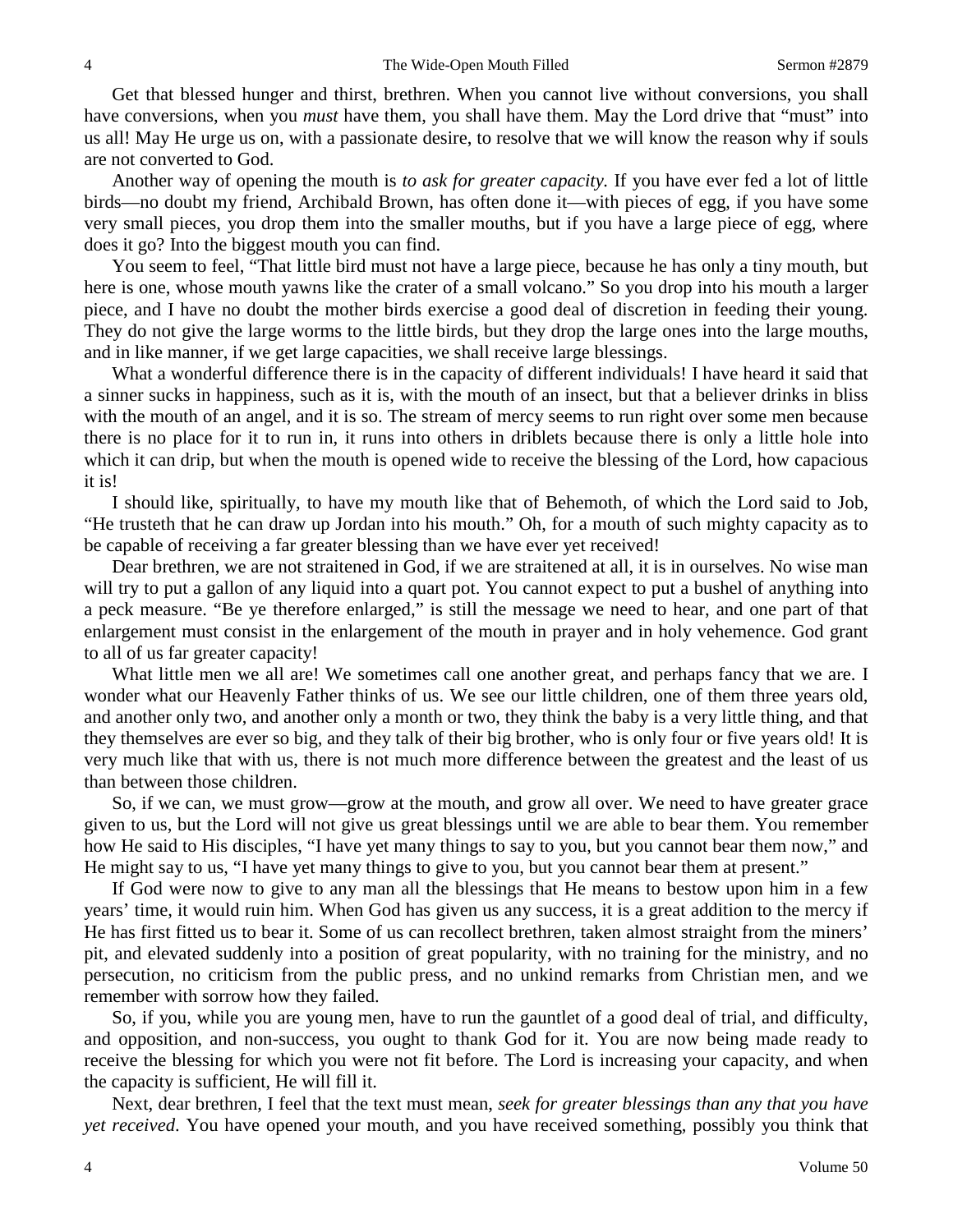you have received a great deal, but the Lord "is able to do exceeding abundantly above all that we ask or think."

I have heard people say in prayer, "Thou art able to do exceeding abundantly above all that we *can*  ask or think." Well, I suppose that is true, but that is not what Paul was inspired to write. We can ask and can think a great deal, but Paul says that God is able to do exceeding abundantly above all that we actually do ask or think. Well, then, as this is the case, will we not ask for greater things than we have ever asked for before? It is a singular fact that the certainty of obtaining is in proportion to the largeness of what you ask.

Some men go to God, and ask only for temporal favors, and possibly, they do not obtain them. He who would be content with this world will probably never get it, but he who craves spiritual good may ask with the absolute certainty of receiving it. Christ's promise is, "Ask, and it shall be given you; seek, and ye shall find; knock, and it shall be opened unto you." If you ask only for temporal mercies, and can be satisfied with them, you may get what you ask.

There are gushing springs from which you might drink if you would, but the muddy waters of Sihor are evidently good enough for you. But if you ask the Lord for spiritual blessings, He is sure to give them to you. It is more natural for God to give great things than little things, they are more in His line more in His way.

You know that certain men have certain ways. There are men whom you can get to do anything if it is in their way, but they will not act in another way. Well now, the Lord's ways are as high above our ways as the heavens are above the earth, yet David knew what God's ways were, for he said, "Then will I teach transgressors thy ways." One of the ways of God is to do great things for His people. Some of them sang, "The Lord hath done great things for us; whereof we are glad." So you are more sure of getting blessings from God if you ask Him for great things, therefore be sure to ask for very great things.

When you do get to the mercy seat, do not begin asking for littles, and go home with trifles, but ask for as big things as ever your soul can desire, and as big things as the promises of God cover. There you have a task before you that will tax your greatest powers, but give your heart and soul to it, and you will find it to be a very pleasant and profitable one.

Ask great things for yourselves, brethren. Ask to know all the truth of God, ask to know the fullness of God, ask to know the riches of His grace, ask to know "the love of Christ, which passeth knowledge," and when you have asked for all that, ask for holiness, and do not ask for anything less than perfect holiness. Continue to open thy mouth wide, that every grace may be given to you, adding "to your faith virtue; and to virtue knowledge; and to knowledge temperance; and to temperance patience; and to patience godliness; and to godliness brotherly kindness; and to brotherly kindness love," and do not rest satisfied until you have all these Christian virtues.

You may also ask for joy, and oh, what an ocean of bliss is before you in the joy of the Lord! In "the peace of God, which passeth all understanding," what a wondrous depth of joy there is laid up in store for you! Our Lord Jesus said to His disciples, "These things have I spoken unto you, that my joy might remain in you, and that your joy might be full." It may be the same with you, therefore, ask for great things. Do not be satisfied with being little Christians, seek to come to the full stature of men in Christ Jesus. I will be thankful to get just inside the gate of heaven, but if I can sing more sweetly, and if I can have more fellowship with Christ, nearer His throne, why should I not get there? God grant that we may all have that high privilege!

Once more, I think that this exhortation, "Open thy mouth wide," means *attempt great things for*  God as well as ask great things from God. Brethren, go in for something great. Go in for saving one soul, that is something great. Go in for preaching the whole truth of God, that is something great. Go in to be faithful to the teaching of the whole Word of God, that is something great.

It is not sufficient if you have filled your own place—a good many of you have not done that yet go in to preach the Gospel somewhere else as well. Open some other building for worship, penetrate into some region where the Gospel is not yet known.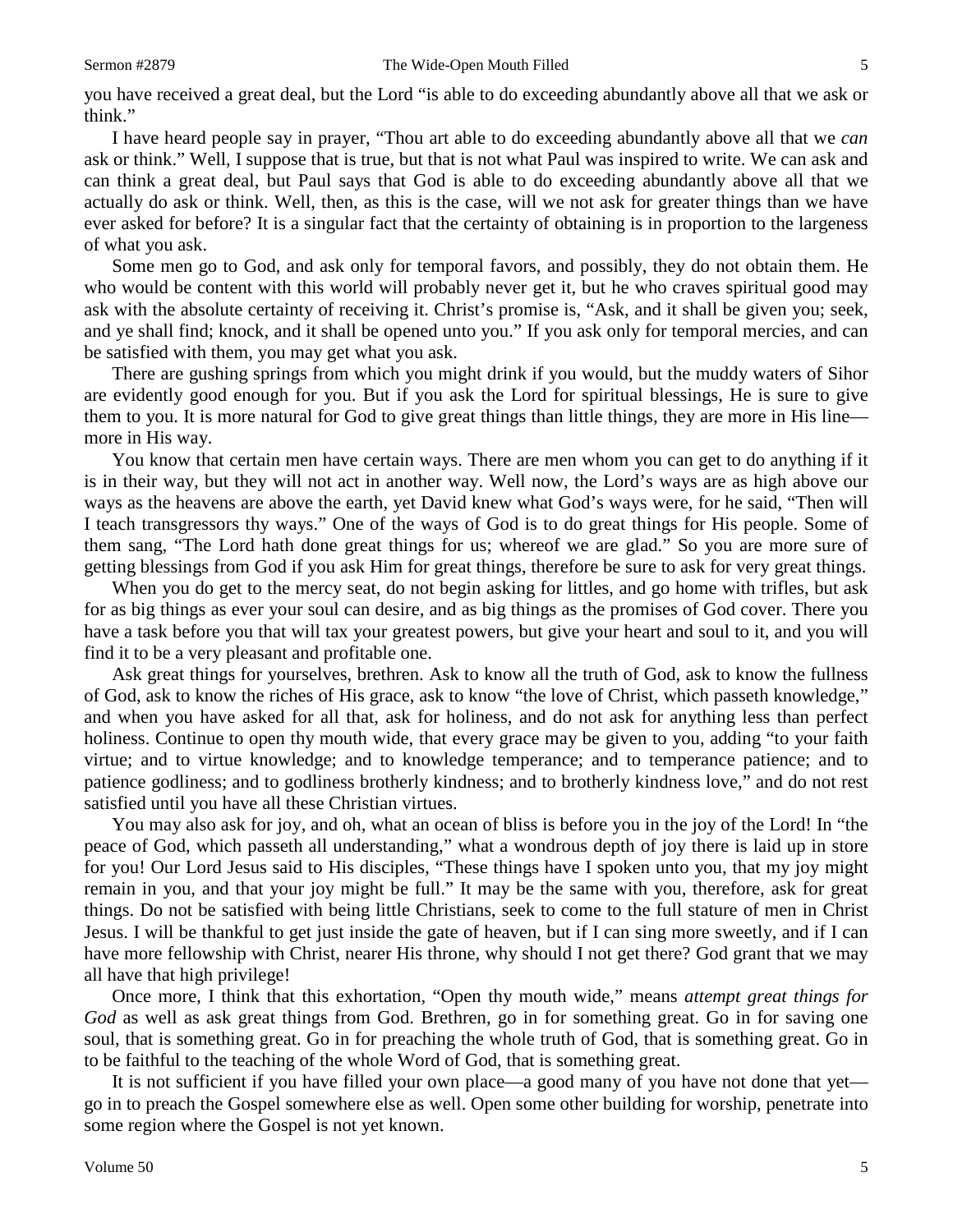I wish that our College would open its mouth so wide as to include the whole world in the sphere of its operations. Brother Wigstone tells us that if we open our mouth wide, we shall swallow up the whole of Spain and Portugal. Other brethren want us to open our mouth wide enough to absorb France, and Germany, and Russia, and all Europe. Some of our brethren have gone to India, there is a mouthful for us. If we open our mouth wide, India may be evangelized, and China, and the new world of America, and the far distant world of Australia, will feel the power of the Gospel that we take there in the name of the Lord.

Let us pray, as David did long ago, that the whole earth may be filled with God's glory. What is the whole earth, after all, compared with the greatness of God, and with the infinite sacrifice that Christ has offered? Well may the Lord say to each one of us, "Open thy mouth wide, and I will fill it."

I do like big prayers, brethren. I have some regard for the memory of William Huntington, though I should be sorry to endorse all that he said and did. He was a man whose prayers God heard and answered, but what were his prayers often? I smile sometimes as I think of what he asked of God, "Lord, give me a new pair of leather breeches," or "Give me a horse and carriage," and he got them. William Carey cried, "India for Christ," and his prayer has kept on ringing right down the ages, and the church of God is still praying, "India for Christ," and that prayer will be heard and answered in God's good time.

Little boats, that carry small cargoes, come quickly home, but the big ships, that do business in great waters, are much longer in reaching the home port, but then, they bring back much more precious loads. Huntington's prayer was the little boat that proved God's faithfulness, but Carey's prayer was the big ship, which will come home as surely as the other one did. So, "open thy mouth wide," brother, and ask something that will be honoring to God to give.

Did you ever think dear friends, how wonderful is the condescension of God in listening to the voice of a man? That He should hear our prayers at all, shows that in His condescension, He is as infinite as He is in His glory. Do you know in your own soul, that God has ever heard your prayers? Then bless Him, and love Him, all your days.

You know how the writer of the  $116<sup>th</sup>$  psalm put the matter, "I love the LORD, because he hath heard my voice and my supplications. Because he hath inclined his ear unto me, therefore will I call upon him as long as I live." It is truly marvelous that though our prayer is so full of faultiness, and has to do with such insignificant worms as we are, yet that the Lord hears us, and grants our requests.

There are some who talk as if prayer was a meaningless form to us. "It is a beneficial thing, no doubt, for you to pray," say they. Surely, sirs, you must be measuring our corn with your bushel if you imagine that we could do such an idiotic thing as pray to a god who cannot hear us. That is an employment only fit for imbeciles, and if you tell us that no doubt it is a good thing for us to do, we reply that it would probably be a good thing for you to do it, for it could only be suitable to the imbecility which originated the charge brought against us.

We assert, and rejoice to assert that without working miracles, God still accomplishes His eternal purposes in answer to the supplications of His people. In earlier days, He worked miracles for the deliverance of His servants, but today, He does the same thing without the miraculous process and as manifestly grants the requests of His suppliants as if miracles were as plentiful as the leaves upon the trees in summer.

**II.** Now secondly, we turn to THE PROMISE, "I will fill it."

Great asking seems to me to be on a scale proportionate to the great things that are according to the very nature of God. I have never been able to believe in a little hell because I cannot find in the Bible, any trace of a little heaven, or of a little Savior, or of a little sin, or of a little God. I believe in a theology that is drawn to scale. If it is on the scale of an inch all round, I can receive it, but if it is on the scale of a foot in one place, I think it should be on the same scale throughout.

Look, brethren, at the brightness of the Shekinah glory shining above the mercy seat, and that mercy seat red with such blood as was never spilt but once, and the Eternal Spirit leading us up to that mercy seat—can we go there to ask for a mere trifle? That does not seem to me to be at all congruous, far more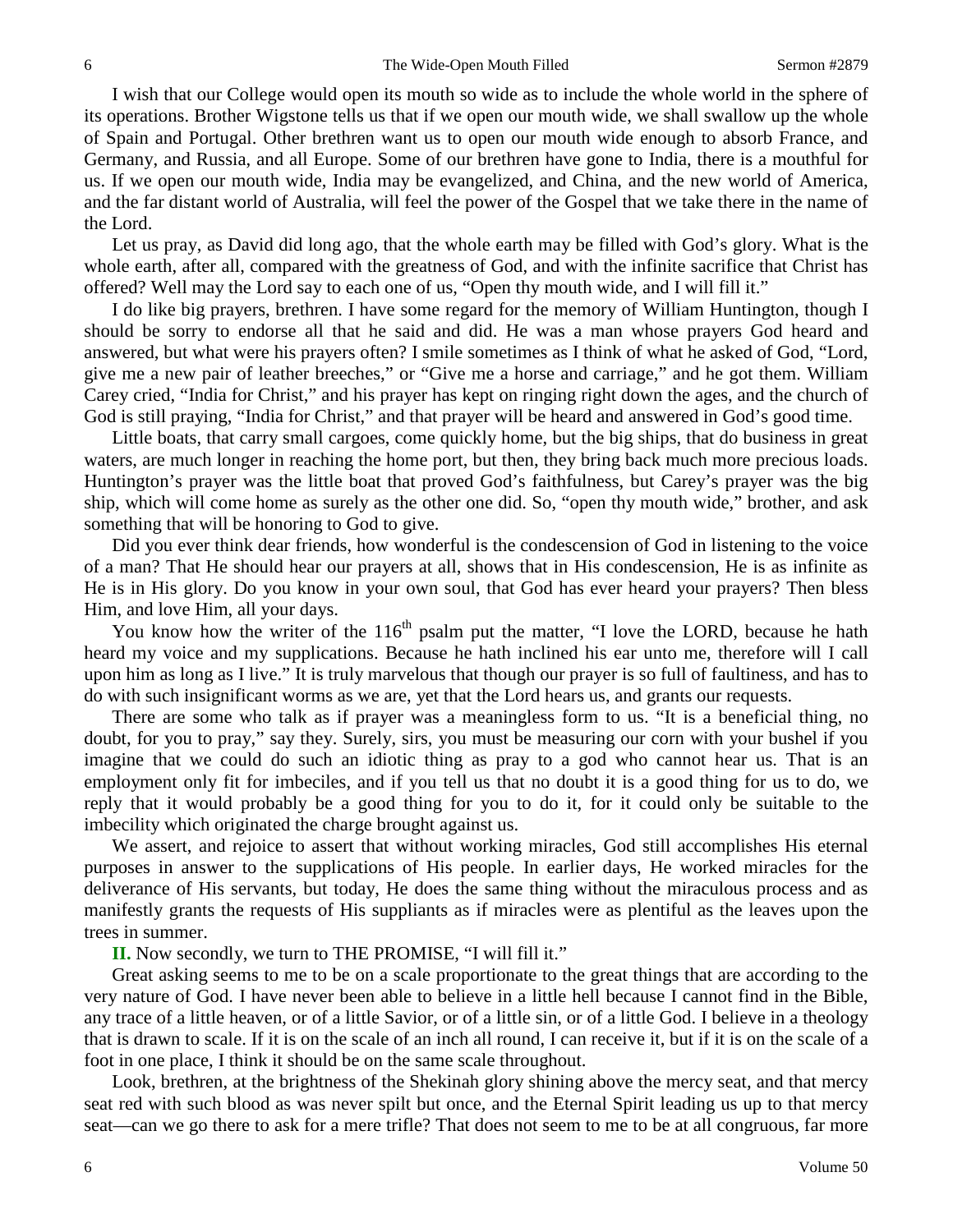O brethren, we may be quite sure that in dealing with the infinite JEHOVAH, if we can rise to His scale of things, He will fill our mouths when we open them. It is hard work to fill a hungry mouth, for the food disappears down the throat in a moment, when once fed, it opens again, and is as empty as it was before. But God has the way of filling mouths that makes them keep full. He gives us water to drink, of so wondrous a kind, that we do not thirst again. Jesus said to the woman of Samaria, "Whosoever drinketh of the water that I shall give him shall never thirst; but the water that I shall give him shall be in him a well of water springing up into everlasting life."

And God says to each child of His, "'Open thy mouth wide,' and though it seems to be like a horseleech crying, 'Give, give,' 'I will fill it,' though it seems as insatiable as the grave, 'I will fill it.'" The great God Himself says it, and therefore it must be true. If He had not said it, I would not have believed it, but having said it, He can do what seems to us impossible, He can satisfy our most insatiable cravings and longings, and He bids us keep on longing and craving that He may keep on satisfying us again and again.

*This promise is given by One who knows what we are going to ask*. The Lord says, "Open thy mouth wide," and He knows what we desire to receive from Him, and He has it all ready to give to us. Did you never bring home a present for your children, and ask them to wish for something, although they did not know that, all the while, it was in your pocket? You have brought them up to the point of asking for something that they want, then they go to bed, and when they wake in the morning, they are surprised to see the very thing they longed for lying on their pillow.

In a similar manner, our Heavenly Father gives additional sweetness to His mercies by tempting us to long for various things that He has all ready to give to us. He may well say, "Open thy mouth wide," when He has so many good things ready to fill it.

What will He fill our mouths with? *Sometimes, He will fill them with prayer*. Do you not find, at times, that you cannot pray? Never mind, brother, if it is so with you, open thy mouth wide, for He will fill it. He will fill your mouth with arguments. Kneel down, and groan because you cannot pray, agonize because you cannot pray, and the next day you will say, "I wish I felt as I did yesterday, for I never prayed with greater power than when I thought I was not praying at all."

Open your mouth with a sense of want, a sense of desire. Open your mouth with the sensibility of insensibility, you can comprehend, by experience, the paradox that I cannot explain. God knows how to fill your mouth with prayer when you go to your pulpit. Perhaps, before the time for the service came, you thought you could not pray or preach at all.

You remember how the Lord said to Ezekiel, "Eat this roll, and go speak unto the house of Israel," and the prophet says, "So I opened my mouth, and he caused me to eat that roll." You also may be able to do the same thing. Sitting in your study, you may be anxious because you cannot get a subject to really lay hold of you.

At any rate, brother, open thy mouth with desire, and eagerness, and longing, as you sit there, and if the Lord sends a roll to you, and shows you how to eat it, when you go to talk to your people, you shall get that promise to Ezekiel fulfilled in your own experience, "I will open thy mouth, and thou shalt say unto them, Thus saith the LORD God." When you open your mouth in private, and eat the roll that the Lord gives you, He will open your mouth in public, and you shall tell the people the truth upon which you have privately feasted.

Next, *the Lord will fill our mouths with all manner of spiritual blessings*. David says that the Lord "satisfieth thy mouth with good things; so that thy youth is renewed like the eagle's." Time fails me to attempt any list of proof texts upon this point, I can only say that when the Lord opens your mouth, you may be quite certain that anything He puts into it is wholesome and good, even though sometimes, it is not according to your own taste, though it will be if your spiritual palate is in a healthy condition. If your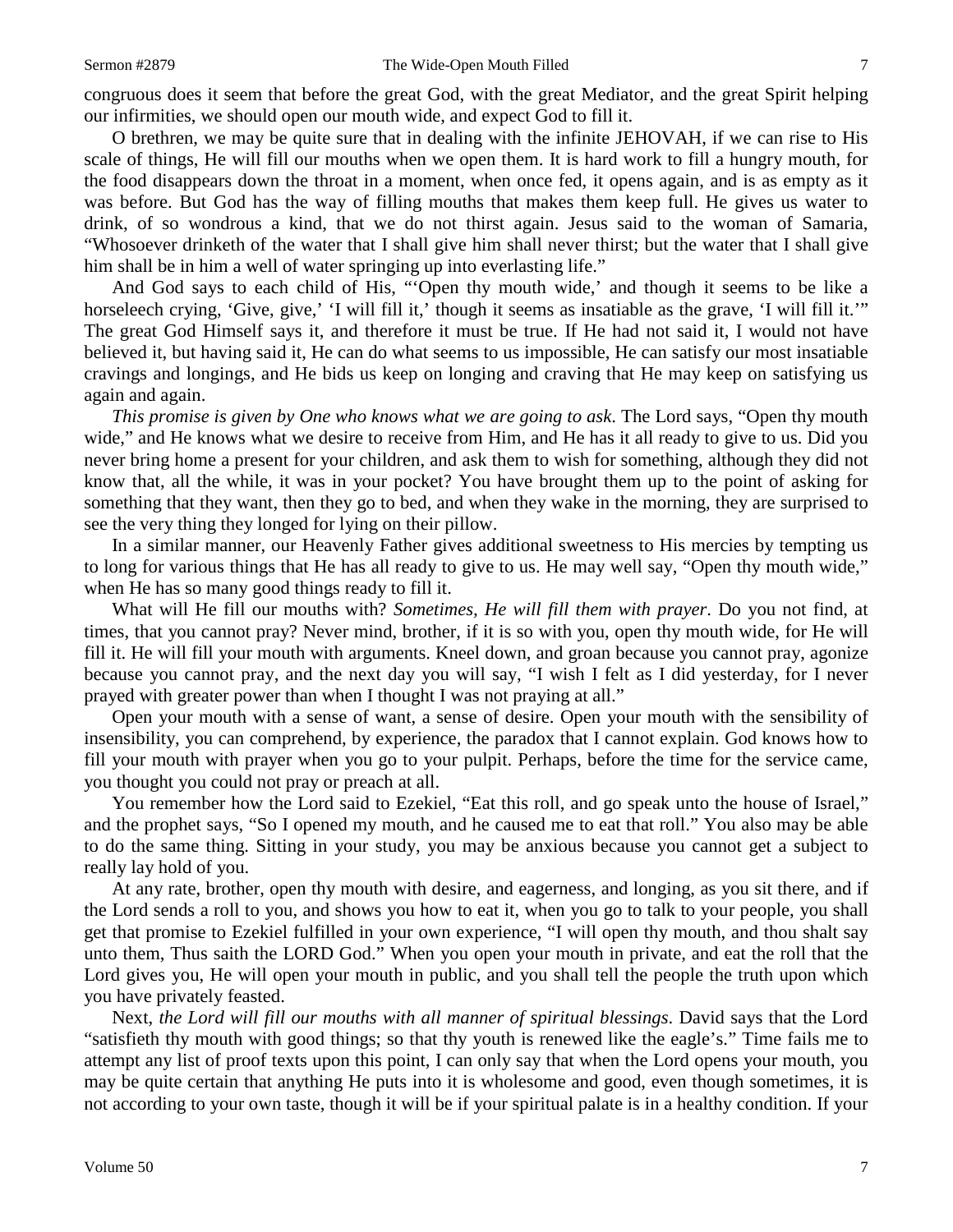taste is out of order, even sweet things will seem bitter to you. If your heart is not right with God, you will ask for that which would injure you if He granted your request.

When the Israelites craved for flesh in the wilderness, they made a terrible mistake. It will be far wiser for you, when you open thy mouth in prayer, not so much to go into details as to say, "Lord, I am a mass of wants, I hardly know what they really are, and what I think I want may be a mistake, but my mouth is open to receive whatever You see to be best for me." Then you may expect that He will fill it with all sorts of good things.

Further, *the Lord will fill your mouth with sacred joy*. When the Lord turned again the captivity of Zion, His people said, "Then was our mouth filled with laughter, and our tongue with singing." It is a blessed mouthful when you get such an amazing mercy that you cannot understand it. Have you not sometimes, received a mercy that has been like Isaac, the child of laughter? It has come to us as Isaac came to Abraham, and we have heard the sound of the mercy, and have laughed for very joy.

God will also fill your mouth with His praise. That was a wise prayer of the psalmist, "Let my mouth be filled with thy praise and with thy honour all the day." What a blessed mouthful it would be to have your mouth so full of the praise of God that you could not help letting it run out!

**III.** Now I must close by noticing THE ENCOURAGEMENT. "Open thy mouth wide, and I will fill it."

Why? "Because I am JEHOVAH, thy God, which brought you out of the land of Egypt."

Brother, *it is JEHOVAH who says to you, "Open thy mouth wide."* It does not do always to open thy mouth wide to man, but the Lord says to you, "I am JEHOVAH, thy God; open thy mouth wide, and I will fill it." When you stand before men, ask little, and expect less, but when you stand before God, ask much, and expect more, and believe that He is able to do for you exceeding abundantly above all that you ask or think.

"I am JEHOVAH." That is a boundless name, we know that our asking can never exceed His benevolence or His might. We are asking of a King, yea, of Him who is King of kings, so let us open our mouths wide as we approach Him, His very name prompts us to do so.

Then He adds, "I am JEHOVAH, thy God," so will you not ask great things of the One who has given Himself to you? Is God Himself yours? Then what is there that you may not ask of Him? There is great force in Paul's argument, "He that spared not his own Son, but delivered him up for us all, how shall he not with him also freely give us all things?"

There is equal force in this other argument—As He spared not His own Deity, but freely gave Himself up to be the God of His chosen ones, saying, "I will be their God, and they shall be my people," then He will not deny them anything that they ask of Him if it is really for their good. Indeed, all things are yours already, since He is your God, you have only to ask Him to give you that which is your own by His own gracious covenant. I should not feel afraid or ashamed to ask anyone to give me what really belonged to me, however big it was, and in prayer, you have to ask from God what He has already given you in Christ Jesus, for "all things are yours," because "you are Christ's; and Christ is God's."

Then He adds, *"which brought thee out of the land of Egypt."* Notice this argument, brethren. Our own experience of deliverance from sin is a wonderful reason for asking great things of God. I speak with the utmost reverence, but it seems to me that God Himself cannot give me anything more than He has already given me in the unspeakable gift of His only begotten and well-beloved Son. His blessed Spirit has given unto us eternal life. All the embellishments and enrichments and sustenance of that life are not equal to the life itself, the life of God in the soul is the chief blessing, and that we have already received.

Well then, as God has given us life, surely He will give us all other great blessings that we need, and will deny us nothing that is for His own glory and our present and future good. Paul often uses this kind of argument, for instance, "While we were yet sinners, Christ died for us. Much more then, being now justified by his blood, we shall be saved from wrath through him. For if, when we were enemies, we were reconciled to God by the death of his Son, much more, being reconciled, we shall be saved by his